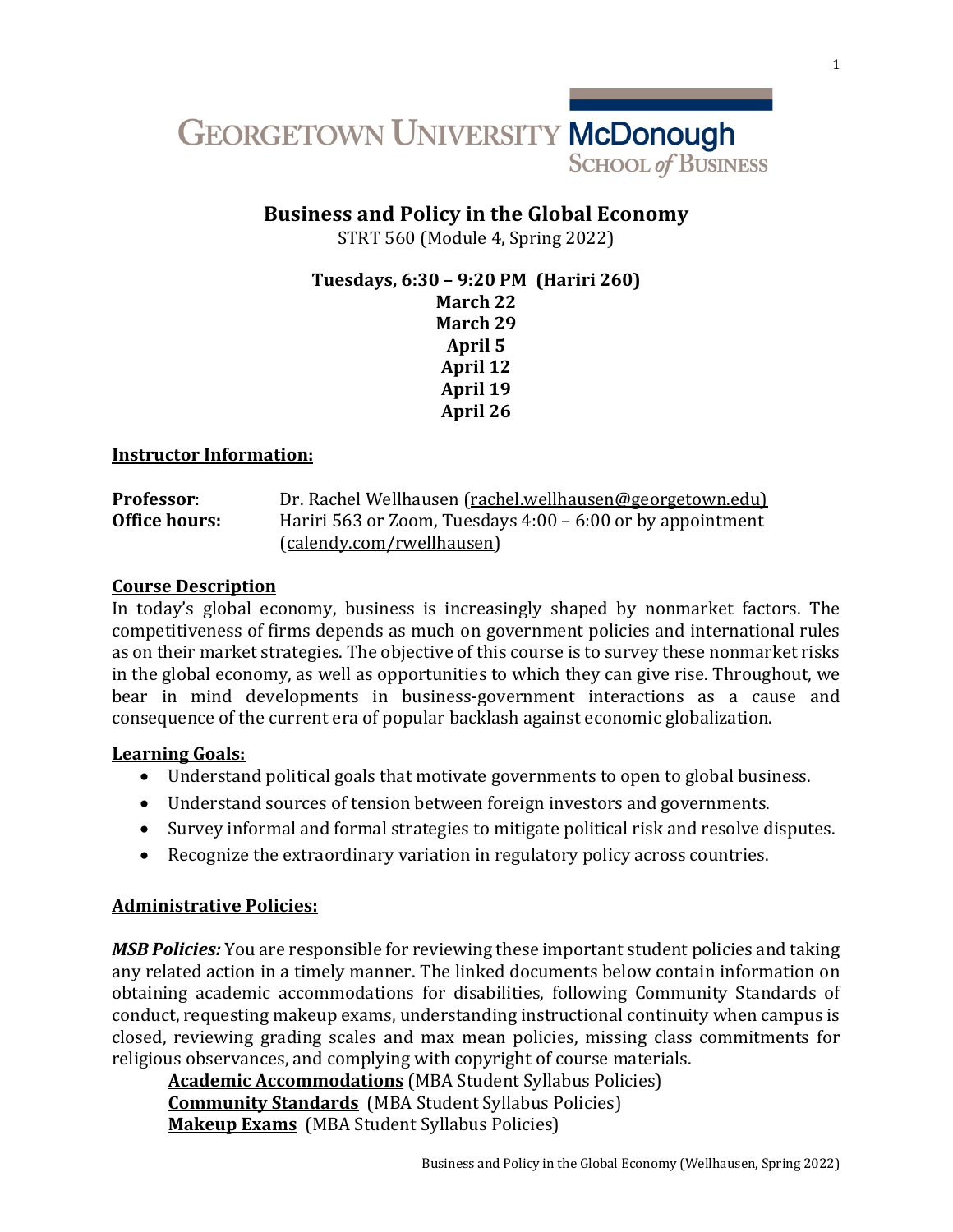**Instructional Continuity** (MBA Student Syllabus Policies) **Grading Scale** (MBA Student Syllabus Policies) **Max Mean Grade Policy** (MBA Student Syllabus Policies) **Recording Policy** (MBA Student Syllabus Policies) **Religious Holiday Observances** (MBA Student Syllabus Policies) **Copyright of Course Materials** (MBA Student Syllabus Policies)

### **Grade Determination:**

| Participation         | 30% |     |
|-----------------------|-----|-----|
| <b>Assignments</b>    | 15% |     |
| Quiz 1                | 10% |     |
| Quiz 2                | 10% |     |
| <b>Group Project</b>  |     | 35% |
| Proposal              | 10% |     |
| In-class presentation | 15% |     |
| Slide deck            | 10% |     |

#### *Details* on grade components:

#### **Participation**

Excellent participation means enhancing the experience of your classmates by arriving prepared to answer questions and to collaborate effectively with your peers. While in-class participation is essential, you are also encouraged to experiment with other ways of supplementing your participation, for example, by taking advantage of Canvas tools, organizing out-of-class discussions and study groups, or finding other innovative ways to engage. 

As a practical suggestion: You should take time at the beginning of the course to determine your personal participation strategy. At the end of the course, you will submit a brief selfevaluation in which you will describe what your participation strategy was and give precise evidence as to how you carried it out. Your self-reflection will be taken into account in determining your participation grade.

**Absence policy:** *This is an in-person course and attendance is required. Classes are recorded* and made available to be of use as review materials.

If you are required to miss class due to illness or another emergency, these are the instructions for you to make up for your absence.

- Read and engage with the required materials as usual and watch the recording of the class session.
- Submit a 1 page, double-spaced (max 2 page) reflection on the required materials and the content of the class session. This reflection is intended as a substitute for the participation you would have otherwise demonstrated had you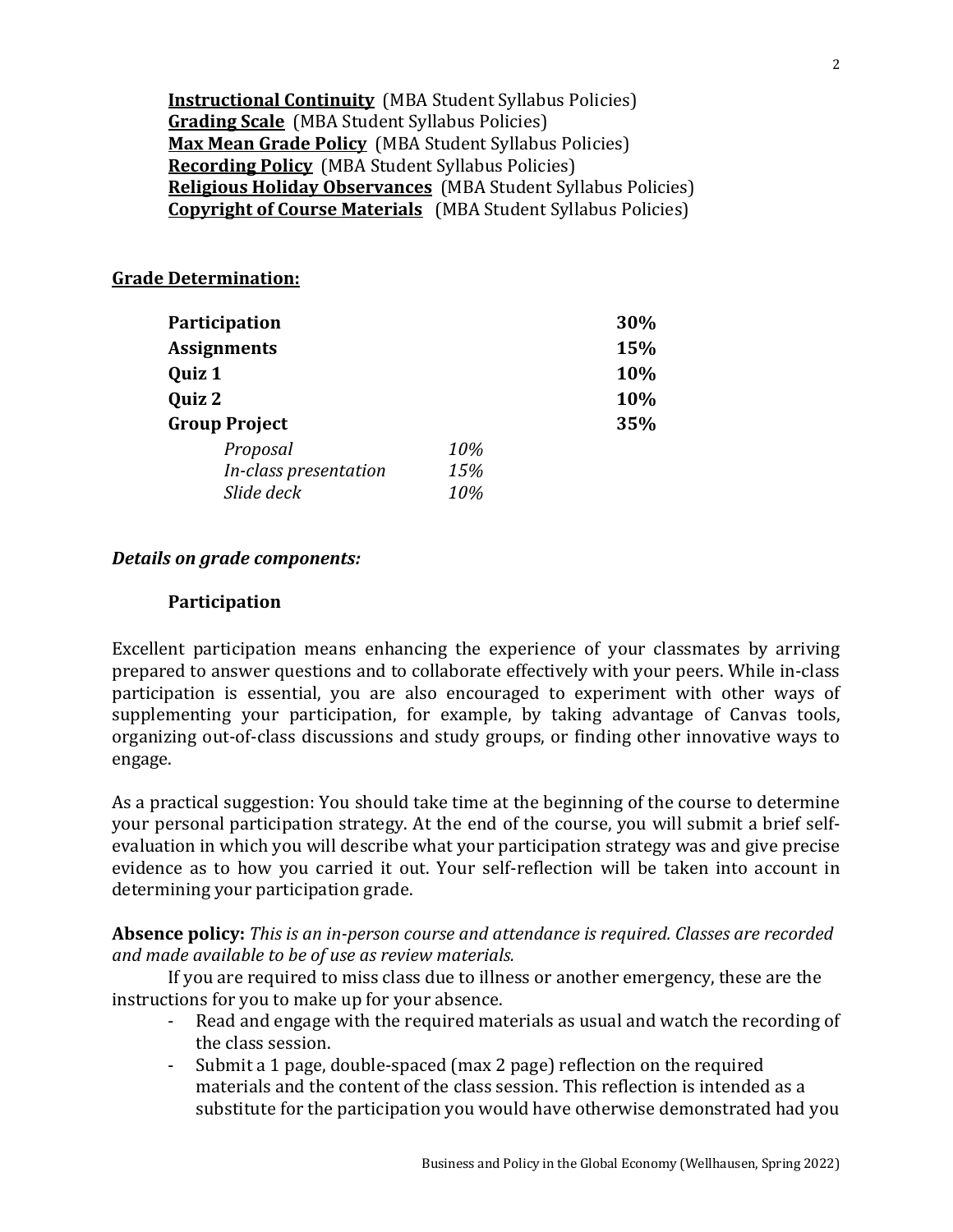been in attendance. Thus, it will be evaluated as a component of the participation grade.

The reflection is due at the same time as the last class or last class assignment, whichever is later. (Although we strongly recommend that you complete the reflection before the subsequent class session so that you stay current on the materials.)

# **Assignments**

The class will include several short assignments, which are intended to provide low-stakes opportunities to allow you to practice skills and gauge your learning. These will be described further in class.

**Quiz 1 Quiz 2**

Each quiz is a multiple-choice assessment covering materials on which you have not yet been assessed (that is, the quizzes are not cumulative). You will complete it on Canvas at the time of your choosing in a designated period. While the quiz is timed, the intention is to test knowledge rather than speed. The quiz is open-note but not open-colleague. We will review expectations in class.

# **Group Project**

The intention of this project is for you to apply what you have learned by advising a foreign investor currently embroiled in a dispute with the government of the country in which it invests. To complete this project, you will work in a small group. All students in the group will receive the same grade. Groups will be formed based on mutual interests and/or random assignment as necessary. What follows is an overview of the assignment; we will discuss more in class.

Your group will select an unresolved (pending) Investor-State Dispute Settlement (ISDS) arbitration, in which a foreign investor has sued a host country for compensation over alleged property rights violations under an international investment treaty. https://investmentpolicy.unctad.org/investment-dispute-settlement.

Your goal is to produce deliverables in the form of a presentation  $+$  slide deck aimed at the claimant's management. To be most successful, the slide deck will reflect that you can appropriately apply and extend material from the class; that you deeply understand the dispute under study and are also able to generalize beyond it; and that your decisions in assembling the deck (re: design, length, etc.) result in concision and clarity as a **presentation tool**. In your project, you will advise the claimant on the following, in whatever order/arrangement you see as appropriate.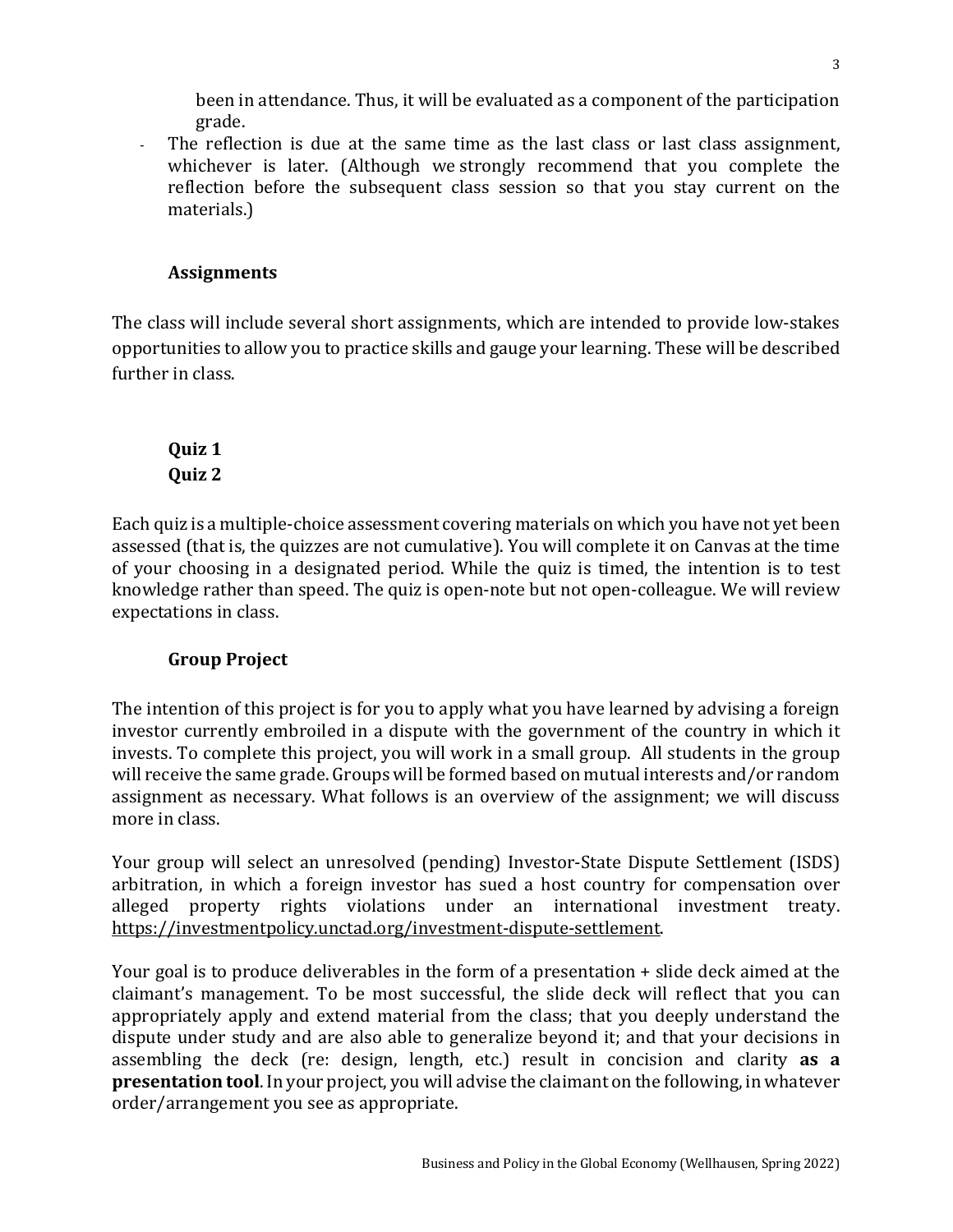*Characterize in general terms what went wrong:* 

- What were the government's interests with regard to the claimant's investment?
- When and how did the claimant's and the government's interests come into conflict?

### *Advise on what to do going forward in this situation:*

- In your assessment, what would need to happen for the government to agree to the claimant's terms and come to a settlement outside of arbitration? How likely is this to happen? Explain your reasoning.
- Now think about the claimant's future in the country. If the claimant were to invest further in the host country, what strategies should the claimant pursue in order to manage future political risks? How likely are these strategies to be successful? Explain your reasoning.

### Address the claimant's broader exposure to political risk:

- What potential sources of political risk are most relevant to the claimant in its investments abroad? Explain.
- What strategies would you suggest the claimant pursue in mitigating political risks in any given host country? Explain why those strategies would be useful for this claimant in particular.

*Proposal:* You will submit a 2-page, double-spaced proposal (max 3 pages) that addresses the following:

- *The main component of the proposal: at a "30,000 foot" level:* What is the dispute about? What is your evaluation of why the conflict emerged?
- How will examining this dispute in more detail allow each member of your group to maximize your takeaways from the course?

The proposal will serve to lock-in which pending dispute you will analyze. Your grade will reflect the quality of your justification. *It is your responsibility to do research to confirm that there exists enough public information on the claimant investor and the dispute that you select for you to successfully complete the project.* 

*In-class component:* Group presentation + class Q&A. (Details TBA in class.)

*Slide deck:* (Details TBA in class.)

### **SCHEDULE AND MATERIALS**

### **(Part 1) Politics and Policy as a Cause of Global Business**

# **22 March, Class 1.1: The status quo in economic globalization + political risks in global business**

*Key takeaway: Economic globalization is the result of political choices, and ever-expanding global business is not guaranteed.*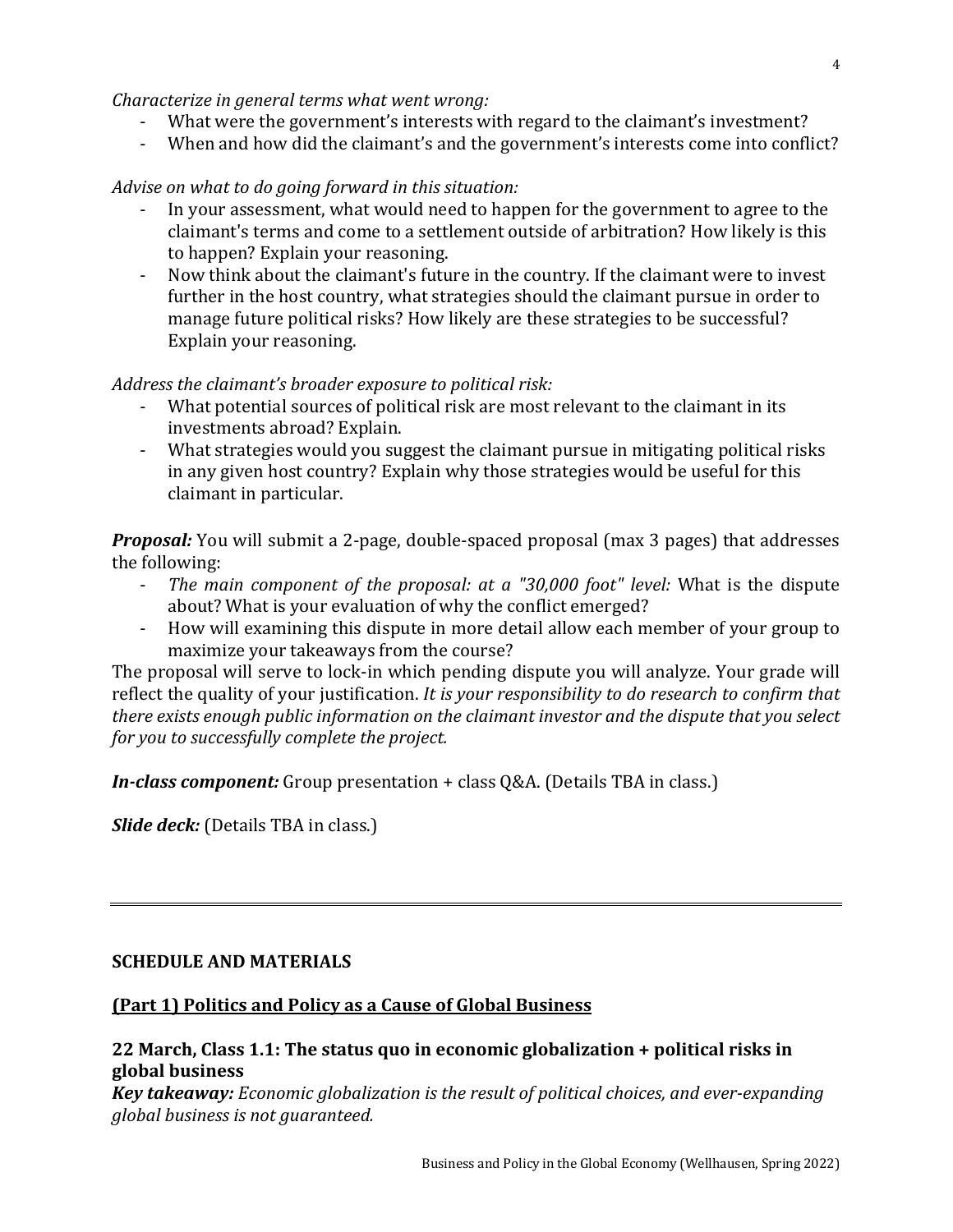*Framework: Globalization's "winners" v. "losers" as a driver of government policies + political risks faced by global business. Required materials: See Canvas*

*Explained: End-of-course participation self-evaluation Explained: Final group project Assigned: Group project "match-making" prep*

## **29 March, Class 1.2: Why governments choose economic openness + government strategies to attract global business**

*Key takeaway: Governments choose to encourage foreign investment if and when business* + *political priorities are mutually reinforcing. Frameworks: Countries compete in a global marketplace for foreign capital. Required materials: See Canvas*

*Due: Group project "match-making" prep Assigned: Group project proposal*

**\*\*** Quiz on Part 1 (on Canvas): To be completed prior to next class session.

# **(Part 2) Sources of Political Risk for Global Business**

**5** April, Class 2.1: Business strategies as an input to the firm-government **relationship.**  *Key takeaway: Commonplace strategic choices that firms make in order to be competitive can increase nonmarket risks.* **Framework:** Credibility of the threat of exit *Required materials: See Canvas*

*Due: Group project proposal. In-class assignment: Working through concepts in Gould and Winters (2007) reading.* 

# **12 April, Class 2.2: Bilateral international politics as an input to the firm-government relationship.**

*Key takeaway: Home and host governments regularly use targeted, bilateral economic policies* – *that generate costs for business* – *as tools in pursuit of foreign policy goals. Framework: Collective action problem Required materials: See Canvas*

*Returned: Group project proposal. In-class assignment: Working through a collective action + free rider problem.* Assigned: Rough draft list of political risk management strategies relevant to your group *project.*